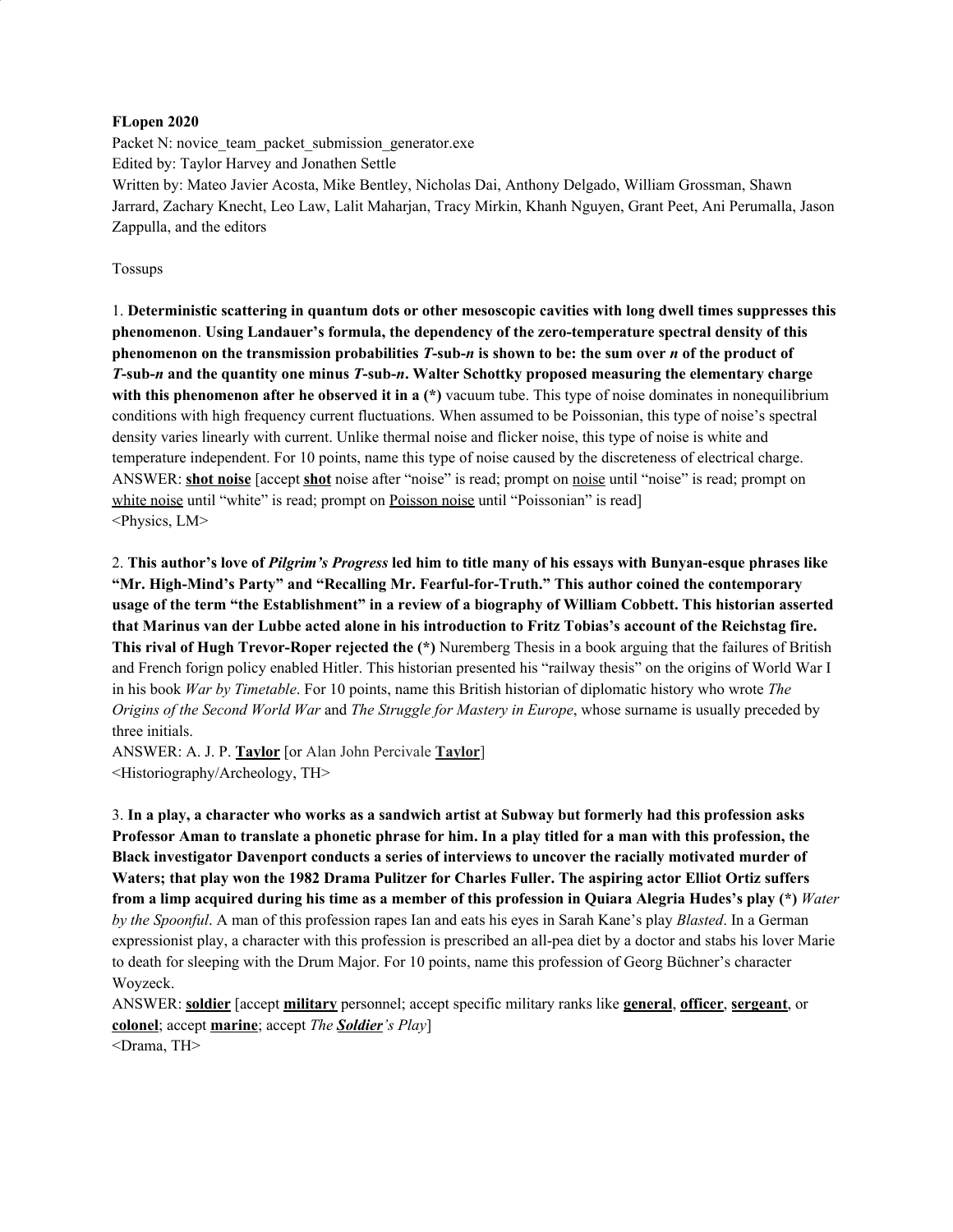4. In the opening bars of this symphony's second movement a solo horn plays the 6/8 melody (read slowly) E, E, dotted F, short G, E before being joined by the clarinet. Dr. Richard Fellinger saved the score of this **non-Russian symphony from an apartment fire while its composer was manning a bucket line. The first theme of this symphony's** *Allegro giocoso* **third movement consists of a truncated, syncopated, descending scale which the kettledrums, (\*)** triangle, and piccolo articulate on the weak beats. This symphony, which was composed over two vacations in Mürzzuschlag, borrows from Bach's Chaconne in D minor for the ostinato bass line for the *passacaglia* and 34 variations that make up its fourth movement. For 10 points, name this E minor final symphony of a composer who also wrote *A German Requiem*.

ANSWER: Johannes **Brahms**' Symphony No. **4** in E Minor [accept **Brahms' 4th** Symphony] <Classical Music, TH>

5. The government of this country partnered with the Israeli firm Neema to issue the SOV, the world's first **sovereign cryptocurrency. In 2014, activist Kathy Jetnil-Kijiner received a standing ovation at the U.N. after she read a poem stating that her seven-month-old baby would outlive this country. The U.S. Department of Energy stores large amounts of radioactive debris under a concrete dome on this country's Runit Island. Tyson Foods employs a large diaspora of people from this country living in (\*)** Springdale, Arkansas, who immigrated there thanks in part to the Compact of Free Association, signed alongside Palau and the Federated States of Micronesia. Either Kiribati ("KEE-ree-bass") or this country will likely be the first to be fully submerged due to rising sea levels. Majuro is the capital of, for 10 points, what Pacific island country where the U.S. tested the hydrogen bomb on Bikini Atoll?

ANSWER: **Marshall** Islands [or Republic of the **Marshall** Islands; or Aolepān Aorōkin Ṃ**aje**ḷ] <Zeitgeist, TH>

6. *Two answers required.* **After constructing dominance frontiers and placing phi-functions, renaming is done** by performing this process on one of these data structures that dominates the CFG to convert to minimal SSA form. For L-attributed grammars, this process on this data structure only needs to be run one time to **compute attribute values. During semantic analysis, symbol tables are built while running this process on this data structure. Type-safety is statically checked by performing this process on this data structure. The difference between top-down and bottom-up (\*)** parsing is the direction this process is done to one of these data structures called the AST. The order that root, left, and right are inspected differentiate preorder and postorder forms of this process on this data structure. For 10 points, name this process of touching every node of undirected, connected, acyclic graphs.

ANSWER: **tree traversal** [accept **AST traversal** or **abstract syntax tree traversal**; accept **walking**, **visiting**, or **searching** instead of **traversal**; accept word forms, like **traverse** for **traversal** or **walk** for **walking**; prompt on graph in place of tree]

<Other Science: Computer Science, JS>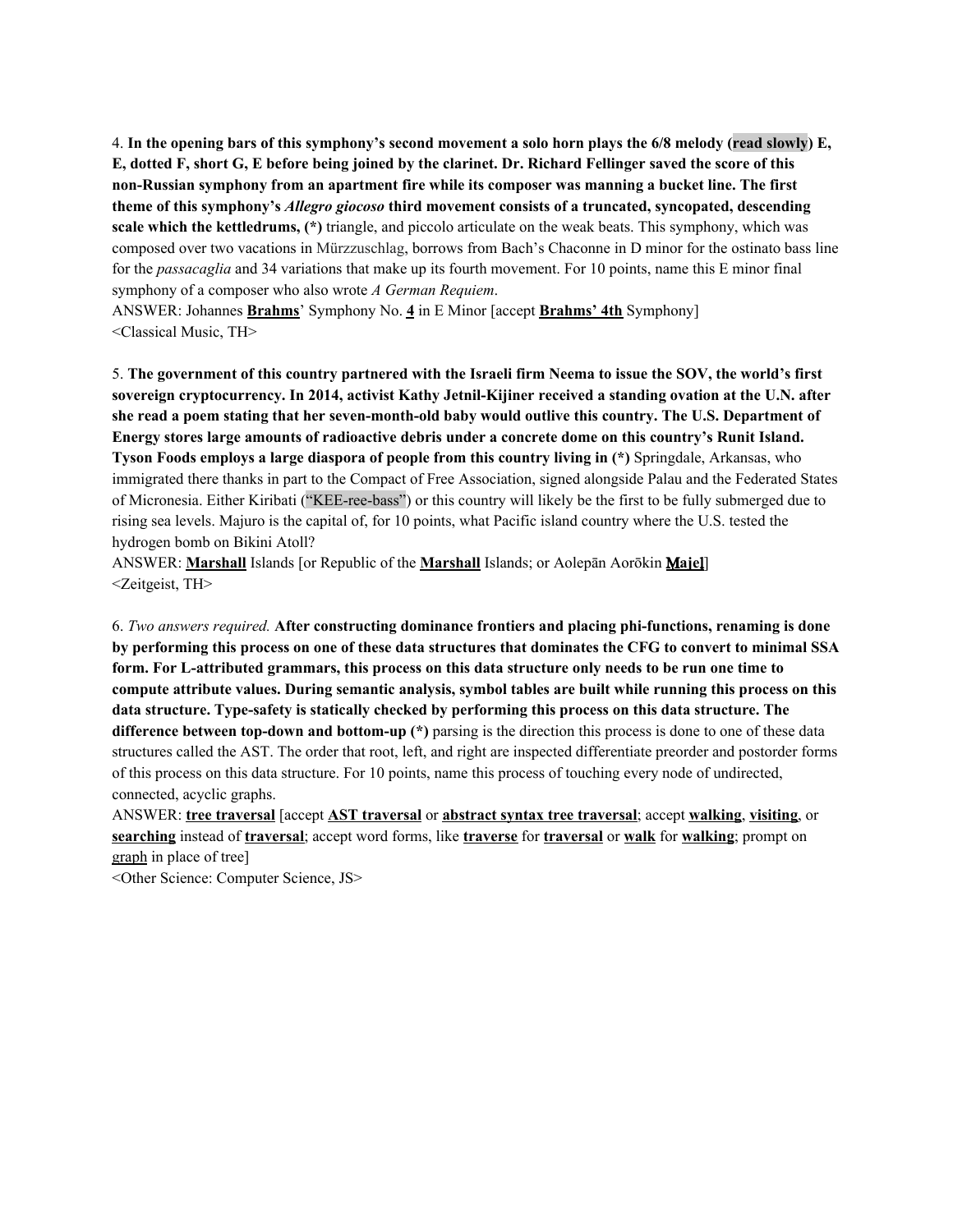7. **Stefano Gualeni has presented digital environments like** *Necessary Evil* **as versions of these things that challenge the prevailing text-only presentation of them. A logical taxonomy of these things puts them into categories such as prefactual, semi-factual, and hindcasting. Roy Sorenson's 1992 book presenting an "evolutionary" model of these things rejects Ernst Mach's enthusiasm for them. Yale philosopher Joshua Knobe elucidated his namesake effect while conducting a series of these events concerning a (\*)** CEO who either helps or harms the environment. Daniel Dennett's writings refer to a subclass of these events as intuition pumps. Judith Jarvis Thompson presented one of these involving a violinist in her paper "A Defence of Abortion." For 10 points, name these real or imaginary events used to test philosophical intuitions, exemplified by the trolley problem.

ANSWER: thought **experiment**s [accept **experimental** philosophy; prompt on quiz, survey, polls or questionnaires; prompt on ethical dilemmas; prompt on video games by asking "what sort of philosophical situation is presented in those video games?"]

<Philosophy, TH>

8. The classical depiction of urinating boys called *pueri mingentes* was first revived in the Renaissance by a sculpture of this scene. A nude figure clutching a sword with two hands appears in Franz Stuck version of **this scene, which is missing one of its common participants. Mantegna's version of this scene frames the** action with pink curtains. Vitaliy Komar and Alexander Melamed painted a version of this scene set "on the **(\*)** Red Square," which features a depiction of Joseph Stalin. One model used for this scene also modeled for the artist's earlier *Pallas Athene* and depicts the subject wearing a large golden neckbrace. The most famous version of this scene may have been inspired by the anullment of Agostino Tassi's rape conviction. For 10 points, Caravaggio and Artemisia Gentileschi famously painted what scene that shows a woman killing an Assyrian general? ANSWER: **Judith** beheading **Holofernes** [accept any answer containing both **Judith** and **Holofernes**, like **Judith** with the head of **Holofernes**] (The sculpture in the first clue is by Donatello.) <Painting/Sculpture, SJ>

9. In a novel set in this country, a coded radio telegram conveys that the "King of America" with a "grandfather face" desires the death of "a tall, thin man." In the final section of a novel, the foul-mouthed parrot Methuselah is killed on this country's independence day, and Ruth May states that she doesn't fault her sisters for failing to prevent her death due to a mamba bite. A poem named for this country contains (\*) directions like "all the 'o' sounds very golden" and "to the tune of 'Hark, ten thousand harps and voices.'" A river "[cuts] through the jungle with a golden track" in a poem named for this country, whose citizens resist being baptized in a crocodile-infested river by American missionary Nathan Price in Barbara Kingsolver's *The Poisonwood Bible*. For 10 points, Vachel Lindsay's poem about what African country mentions the "yell of Leopold's ghost?"

ANSWER: **Congo** [accept "The **Congo**"; accept Democratic Republic of the **Congo** or Republic of the **Congo**; accept **DRC** or **RDC**; accept **Congo**-Kinshasa or **Congo**-Brazzaville; accept Belgian **Congo**; accept **Zaire**] <Other Literature, AP>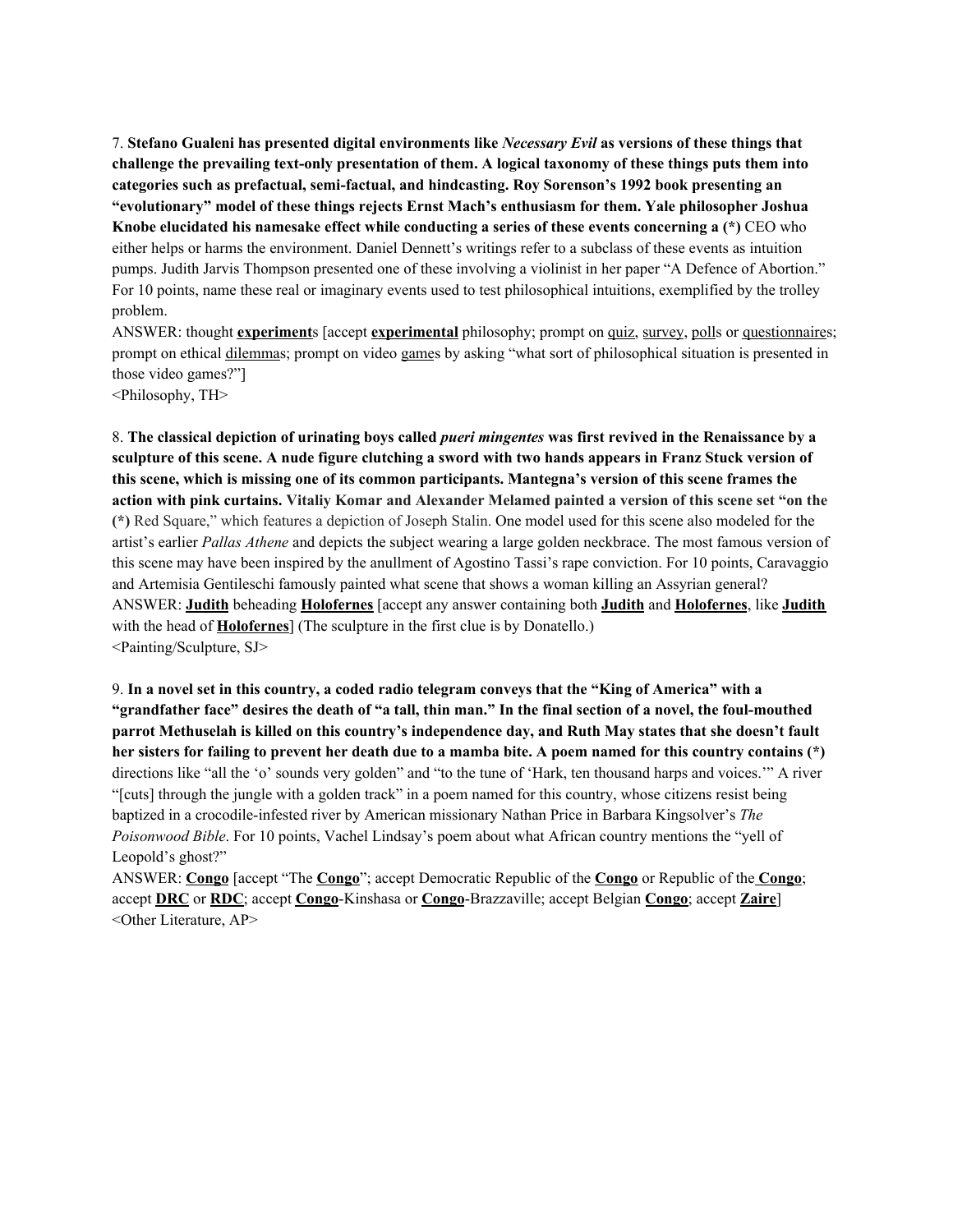10. **A ruler of this dynasty relied on commander John Axouch after offending Hungary by giving refuge to Prince Álmos. That ruler of this dynasty's first campaign against the Danishmendids was prematurely ended** by the plotting of his brother Isaac. Michael Psellos convinced a ruler from this dynasty to resign to the Monastery of Stoudios after an illness left him severely depressed. A ruler of this dynasty adapted the ancient **(\*)** Greek titles of *sebastos* and *autokrator* into a rank given to his older brother. A ruler from this dynasty enlisted Venetian support in the Golden Bull of 1082 after losing the Battle of Dyrrhachium. That ruler from this dynasty earlier sent representatives to councils at Piacenza and Clermont to request aid against the Seljuks, manifesting in the First Crusade. For 10 points, name this Byzantine dynasty whose rulers included Alexios I. ANSWER: **Komnenos** [accept Alexios I **Komnenos**, Isaac I **Komnenos**, or John II **Komnenos**; accept **Comnenus** in place of **Komnenos**]

<Post-500 Euro History, GP>

11. Generous ransoms of "gold and well-wrought iron" are promised as part of pleas for mercy that end by **invoking these objects, although none of them succeed. Milman Parry advanced the idea that certain ornamental descriptions of these objects, such as "balanced" or "hollow," weren't used for their literary** merit but rather for their metrical acceptability. Within a larger work, a passage nicknamed for these objects **is preceded by the supposition that not even (\*)** "ten tongues and ten mouths" would be sufficient to describe the individuals who used them. The eventual arrival of one man's forces near these objects inspires another soldier's greatest moment of *atë* ("AY-tee"), or self-delusion, in which he sends his treasured companion to fight in his armor in his stead. For 10 points, Book 2 of *The Iliad* enumerates a "catalogue" of what vehicles used to transport the Greek to Troy?

ANSWER: Argive **ship**s [accept **boat**s; accept **ship**s that are hollow, swift, black, round, or well-benched] <Mythology, TM>

12. A theory of reactions with this property was extended to account for the effect of individual vibrational modes, as well as their zero-point energies, by Markus. A theory of reactions with this property assumes that **energy redistribution across a set of loosely coupled oscillators occurs faster than reaction. Energy must be** stored in the right normal mode for reactions with this property to occur according to RRK theory. Hard-soft **acid-base theory predicts that reactions with this (emphasize)** *kinetic* **property will occur at the (emphasize)** *more* **electronegative part of an ambident (\*)** nucleophile. A mixture of products with inversion and retention of stereochemistry characterizes a class of reactions with this property that almost always uses a weak nucleophile. Reactions with this property are either isomerizations or decompositions. For 10 points, name this property of having one reactant.

ANSWER: **unimolecular** reaction [prompt on <u>first-order</u> until it is read; prompt on descriptions like <u>one molecule</u> or one reactant until "one reactant" is read] (The hard-soft acid-base theory clue is Kornblum's rule) <Chemistry, JS>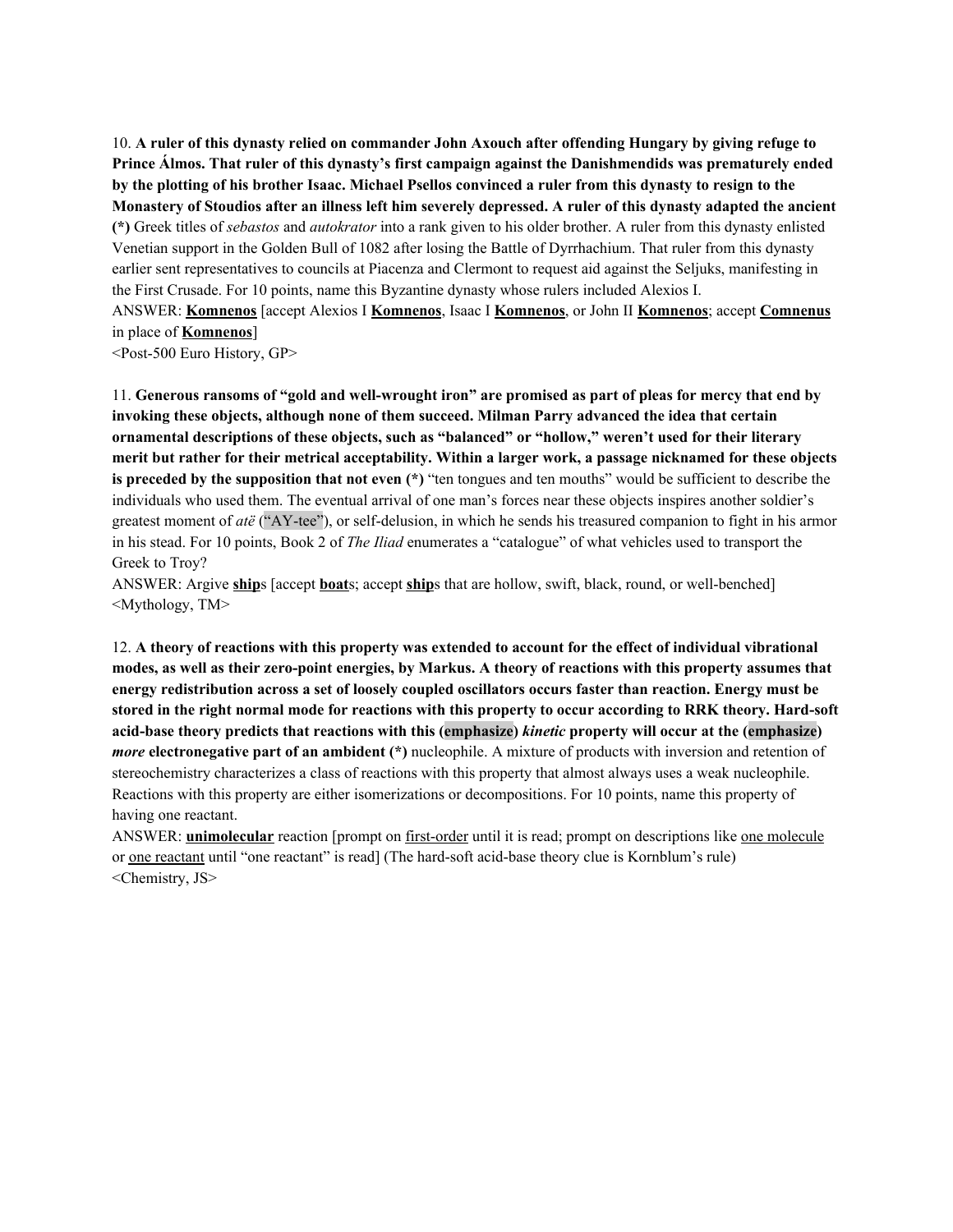13. **Joshua Cushman was a member of a group of six congressmen strongly opposed to this legislation, and** claimed it would result in a "pestiferous mischief" that would "take deep root in that luxuriant soul." A speech by Felix Walker during debates about this legislation is the origin of the word "bunk" to describe **inflated rhetoric. The debates concerning this legislation also led John Randolph to coin the term (\*)** doughface to refer to pliant politicians. In a letter to John Holmes, an elderly Thomas Jefferson described this legislation as the "knell of the Union." The Tallmadge Amendment was not added to this legislation, though thanks to the Thomas proviso, it did prevent slavery north of the 36-30 parallel with the exception of one territory. Maine became a free state because of, for 10 points, what 1820 legislation that also admitted a namesake midwestern slave state?

ANSWER: **Missouri** Compromise [prompt on Tallmadge amendment until it is read] (The term "bunk" is derived from Felix Walker's constituency of Buncombe County, North Carolina.) <US History, TH>

14. While talking over a counter, a character in this novel says that being in a certain city makes him feel "all the time to come," in contrast to a city where he feels "all the time gone by." In this novel, an older Belgian man concludes that another character chose to leave his idyllic village because "one can't stay in the Garden **of Eden forever." This novel's protagonist leaves Brooklyn after getting in a drunk driving accident and settles in a city where he is disgusted by an elderly (\*)** transvestite named The Flaming Princess. After returning from Spain, Hella breaks up with this novel's protagonist after he has a bender and sleeps with several navy sailors. At the end of this novel, the protagonist tears up an envelope informing him of the execution of his lover for murdering Guillaume ("gee-YOHM"). David's relationship with an Italian bartender is chronicled in, for 10 points, what novel by James Baldwin?

ANSWER: *Giovanni's Room* <Long Fiction, WG>

15. The massive Barthelasse Island in this river provides views of a nearby building home to an annual arts festival founded by Jean Vilar. Gardians use a distinctive breed of white horses to herd bulls that feature alongside razeteurs ("raz-TUR") in a type of bullfight popular in this river's delta. Roman ruins near this **river include the Triumphal Arch of Orange and the (\*)** Pont du Gard aqueduct. According to AOC rules, Hermitage ("air-mee-TAZH") and Condrieu wine grapes must be grown in the delta of this river. The futuristic La Confluence neighborhood in Lyon separates the Saône ("sohn") from this river. The Gacholle lighthouse is located in this river's delta on the *Digue* ("deeg") *à la Mer*, a dyke that protects the Camargue from the Mediterranean Sea. For 10 points, name this river that passes through Avignon in southern France. ANSWER: **Rhône** River

<Geography, GP>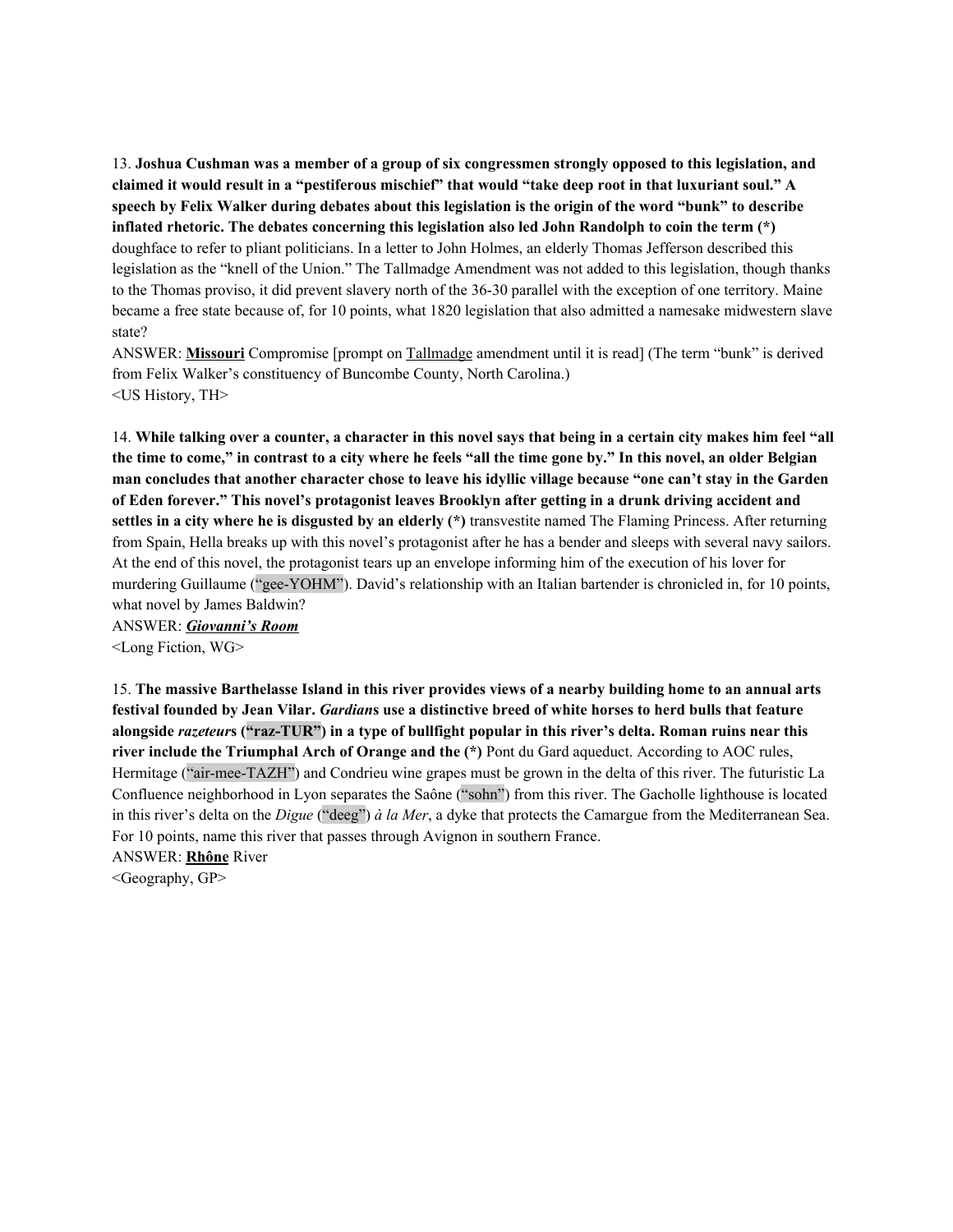16. **A complex of Translin and Trax that regulates this pathway is called "component 3 promoter of [a** complex in this pathway]," or C3PO. In this pathway, a molecule is loaded such that one end is in a PAZ domain, and the seed region near the other end is in a binding pocket partially formed by a Mid domain. The **CLRC complex is recruited to form heterochromatin by the RITS complex, which is structurally similar to a key complex in this pathway. RdRP amplifies this pathway, during which exportin-5 transports the products of a complex made of DGCR8 and (\*)** Drosha. A guide strand is loaded into a RISC by a protein complex containing TRBP, Dicer, and an Argonaute protein in this pathway discovered in *C. elegans* by Fire and Mello. For 10 points, name this gene silencing pathway that degrades its namesake nucleic acid before it is used in translation. ANSWER: **RNAi** [or **RNA interference**; prompt on RNA silencing or post-transcriptional gene silencing; prompt on gene knockdown; prompt on gene repression; reject gene "knockout"] (C3PO is the component 3 promoter of RISC.)

<Biology, JS>

17. **A Philip Wicksteed paper uses Euler's theorem to show that payments in accordance with a principle** described by this word lead to a certain type of "exhaustion." Knut Wicksell's work influenced a theory of wages described by this term, which states wages will equal the value of the marginal amount of labor in **competitive markets. It's not "revolution," but this word follows "marginal" in an orthodox 19th century** theory of distribution championed by economists like Friedrich von Wiser and J. B. Clark that focuses on (\*) diminishing returns. A quantity described by this word and symbolized capital A multiples capital and labor in the Cobb–Douglass function. This word describes a measure of total outputs over total inputs in its "total factor" form. For 10 points, name this economic measure whose labor form is used to measure the effectiveness of a worker. ANSWER: **productivity** [accept marginal **productivity**; accept theory of marginal **productivity** or marginal **productivity** theory of wages/distribution; accept total factor **productivity**; accept **productivity** coefficient; prompt on marginal or word forms until "marginal" is read] <Social Science: Economics, TH>

18. An author from this country rued that unlike Odysseus, he would never be able to "touch [the] sacred shore" or be laid to rest on the island of his birth in the poem "To Zakynthos." A different author from this country composed a 108-verse ode in just three days titled "The Fifth of May" following the death of **Napoleon Bonaparte. The speaker of a poem from this country describes how fear "overwhelms" his heart as he gazes beyond a hedge on a (\*)** "lonely hill." In 2013, Michael Caesar authored an English translation of a tome of miscellaneous notes from this country whose title translates as "heap of thoughts." This is the home country of an author who included the poems "To Sylvia" and "The Infinite" in his collection *Canti*. Another poet from this country included 366 poems in his collection of "scattered rhymes." For 10 points, name this home country of Giacomo Leopardi and Petrarch.

ANSWER: **Italy** [or **Italia**] ("A Zacinto" is by Ugo Foscolo, and "The Fifth of May" is by Alessandro Manzoni.) <Poetry, AP>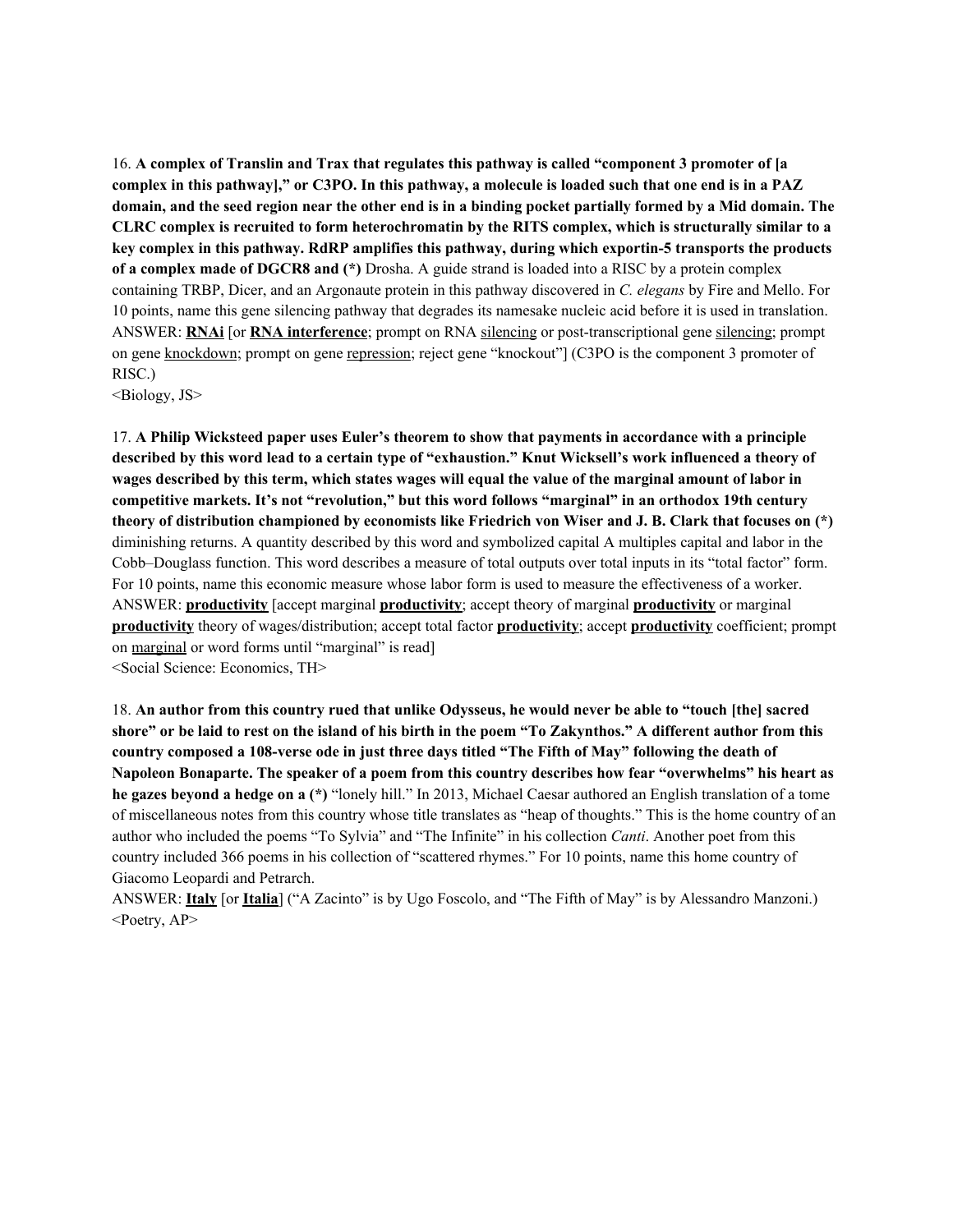19. Rachele Gilmore wore a hot pink dress and a tall crown in her Met debut singing a soprano role in this opera, during which she interpolated a high A-flat 6. In this opera, the servant Frantz sings the aria "Jour et nuit je me mets en quatre" ("zhoor ay NWEE zhuh muh MAY sawn KAT") as he laments his lack of talent in **singing. This opera was originally written for just four performers: a mezzo, tenor, soprano, and baritone, with the latter two each playing four roles. In act 3 of this opera, (\*)** Dapertutto offers the courtesan Giulietta a diamond to seduce the title character and steal his reflection. This opera's duet "Belle nuit, ô nuit d'amour" takes the form of a barcarolle. A stiff character who sings this opera's aria "Les oiseaux dans la charmille" ("layz-WAH-zo dahn lah shar-MEE") must be rewound several times to keep her singing. For 10 points, name this opera about the author of the story "The Sandman," composed by Jacques Offenbach. ANSWER: *The Tales of Hof mann* [or *Les Contes d'Hof mann*]

<Other Arts: Auditory, LL>

20. **Opposition forces against this leader kidnapped Formula One legend Juan Manuel Fangio before a Grand** Prix in a capital city to debunk this leader's claims of a "calm" political atmosphere. This leader sent **threatening letters to newspapers saying they could publish what they wanted through "a friendly sort of subtle censorship." This leader escaped his office through a hidden staircase during a failed assassination attempt that was announced as a success over national radio by (\*)** José Antonio Echeverría. This leader hosted a conference which included an appearance by Frank Sinatra and the Tampa delegation of Santo Trafficante. As a gift for lowering the American-owned ITT Corporation's tax rates, this leader received a solid gold telephone. For 10 points, what U.S.-backed dictator was opposed by the 26th of July Movement during the Cuban Revolution? ANSWER: Fulgencio **Batista** [or Fulgencio **Batista** y Zaldívar] <World History, AD>

21. **A polemical work by this writer compares the teaching of Valentinus to the poisonous "bite" of a scorpion. In** *De penitentia***, this theologian analogized baptism and penance to "two planks" that can save sinners from shipwreck. This writer's follower Cyprian would frequently exclaim "show me the master,"** referring to this writer's books. This thinker's On the Resurrection of the Flesh attempts to reconcile (\*) Montanist doctrine with that of the scripture. This author of the *Apologeticus* was the first major thinker to endorse traducianism, the idea that the soul is produced in the bodies of one's parents, a position that led to his condemnation at the Council of Nicea. This writer's opposition to Greek philosophy led him to rhetorically ask "what has Athens to do with Jerusalem?" For 10 points, name this Carthagian church father, the first to write in Latin and use the term the Trinity.

ANSWER: **Tertullian** [or Quintus Septimius Florens **Tertullian**us] <Religion, TH>

22. A planned extension of this project to the Virgin Islands was designed to "root like a cactus to a rocky **peninsula." A 2018 exhibition at the Chicago Architecture Biennial documented an abandoned clone of this project intended for San Juan's Hato Rey neighborhood that conformed to Title 236 requirements. This building was constructed after Sandy Van Ginkel convinced his student to submit his master's thesis to a design contest, although it was reduced from a planned 1,000 (\*)** units. The book *For Everyone a Garden* documents the architect's extension of this project to his native Israel. This building is made up of 354 stacked concrete boxes that form 158 apartments and was built for a "Man and His World"-themed event along the Saint Lawrence River. For 10 points, name this building created for the Montreal Expo of 1967 by Moshe Safdie. ANSWER: **Habitat** 67

<Other Arts: Visual, MB>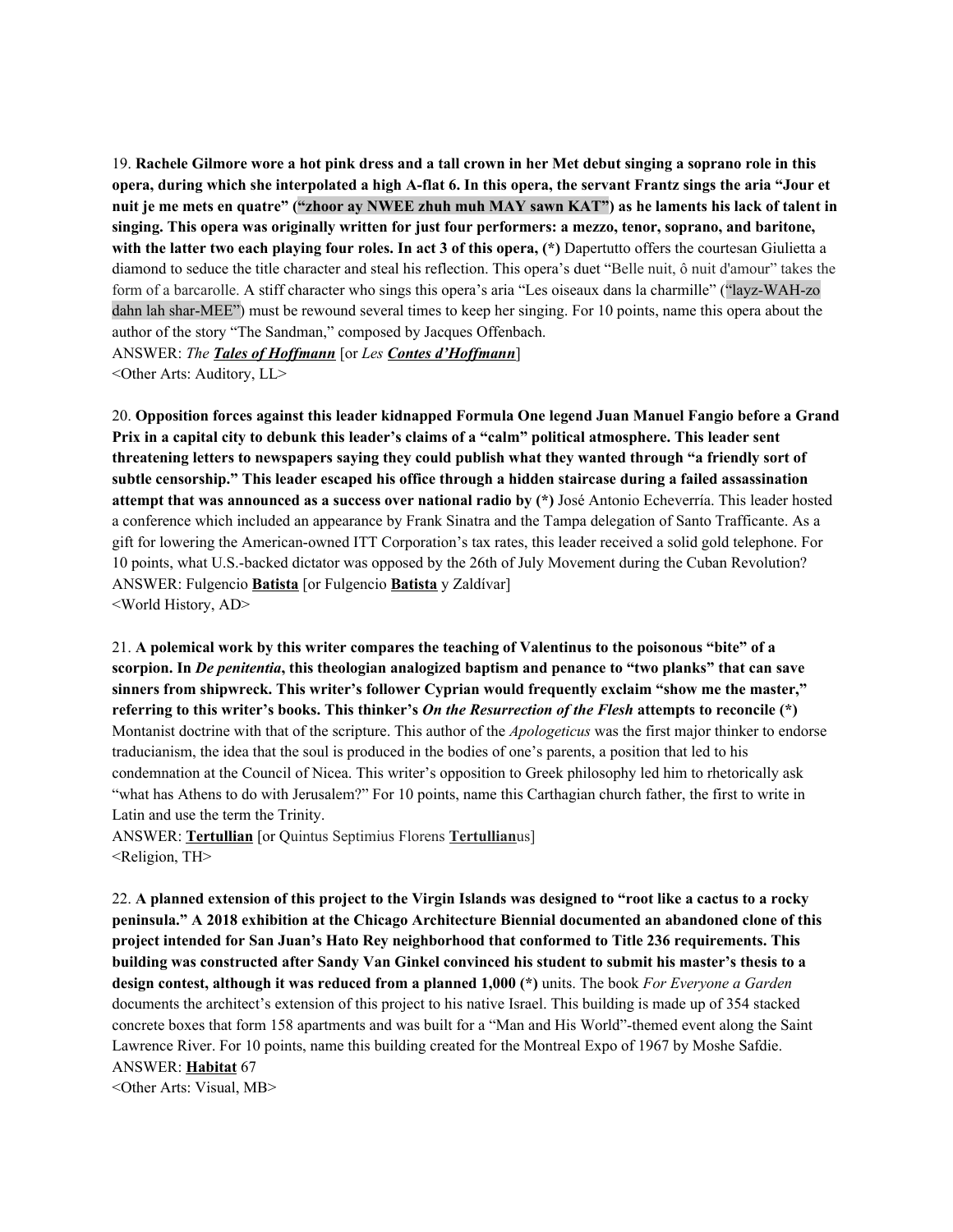#### Bonuses

1. This leader was the first head of Proletkult, an organization promoting proletariat culture through workshops, theaters, and journals in early Soviet Russia. For 10 points each:

[h] Name this Bolshevik leader who also founded the field of tektology, a forerunner of systems theory.

ANSWER: Alexander **Bogdanov** [or Alexander Aleksandrovich **Bogdanov**; accept Alexander **Malinovksy**] [e] Bogdanov was an early rival of this Bolshevik leader who led Soviet Russia and the Soviet Union from 1917 to 1924. He wrote the *April Theses*.

ANSWER: Vladimir **Lenin** [or Vladimir Ilyich **Ulyanov**]

[m] Another patron of the Proletkult, Anatoly Lunacharsky, oversaw the nationalization of these places as head of Narkompros. The highly successful *likbez* campaign primarily used these places.

ANSWER: **school**s [accept more specific answers like primary, secondary, or tertiary **school**s; accept **college**s or **universities**] (*Likbez* was the campaign to end illiteracy.)

<Other History, TH>

2. The operators corresponding to this vector and the angular momentum operators generate SO(4) ("S-O-four"), which is the origin of the n-squared degeneracy of the hydrogen atom. For 10 points each:

[m] Name this vector that is a constant of motion for any two-body problem governed by a one-over-r potential. ANSWER: **LRL** vector [or **Laplace–Runge–Lenz** vector; accept **Laplace**, **Runge**, or **Lenz** by themselves or any combination thereof; accept **eccentricity** vector]

[e] Two-body problems governed by a one-over-r potential are named for this scientist. The second of this scientist's namesake laws says that the vector from the Sun to a planet covers equal areas during equal time intervals. ANSWER: Johannes **Kepler**

[h] In general relativity, the *N*-body problem, and thus the two-body problem, is studied using this approximation scheme. A weak-field expansion, a slow-motion expansion, and a near-field expansion are combined in this approximation scheme that had to be carried out to the 2.5 level to accurately explain the Hulse–Taylor binary. ANSWER: **post-Newtonian** approximation [or **post-Newtonian** expansion; accept **PN** or 1**PN** or 2.5**PN**] <Physics, LL>

3. This national team has the most Copa América titles, ahead of Brazil and Argentina. For 10 points each: [e] Name this national team whose best performance at the World Cup in the modern era is their fourth place finish in South Africa behind the devastating front three of Diego Forlán, Edinson Cavani, and Luis Suárez.

# ANSWER: **Uruguay** [accept **La Celeste**]

[h] At the other end of the pitch, the Uruguay national team has been anchored by this center-back pairing ever since Diego Lugano declined. These two center-backs also played their club football together at Atlético Madrid for five seasons between 2013 and 2019. Name both.

ANSWER: Diego **Godín** ("go-DEEN") [or Diego Roberto **Godín** Leal] AND

José María **Giménez** ("hee-MEN-ess") [or José María **Giménez** de Vargas; or Josema **Giménez**] [m] Uruguay's defeat at the hands of France in the Russia 2018 World Cup was partly due to a huge gaffe by keeper Fernando Muslera, who plays for this Turkish club. Wesley Sneijder spent four years at this rival of Fenerbahçe ("fey-NER-bah-che") after leaving Inter in 2013.

ANSWER: **Galatasaray** [or **Galatasaray** Spor Kulübü]

<Pop Culture, JS>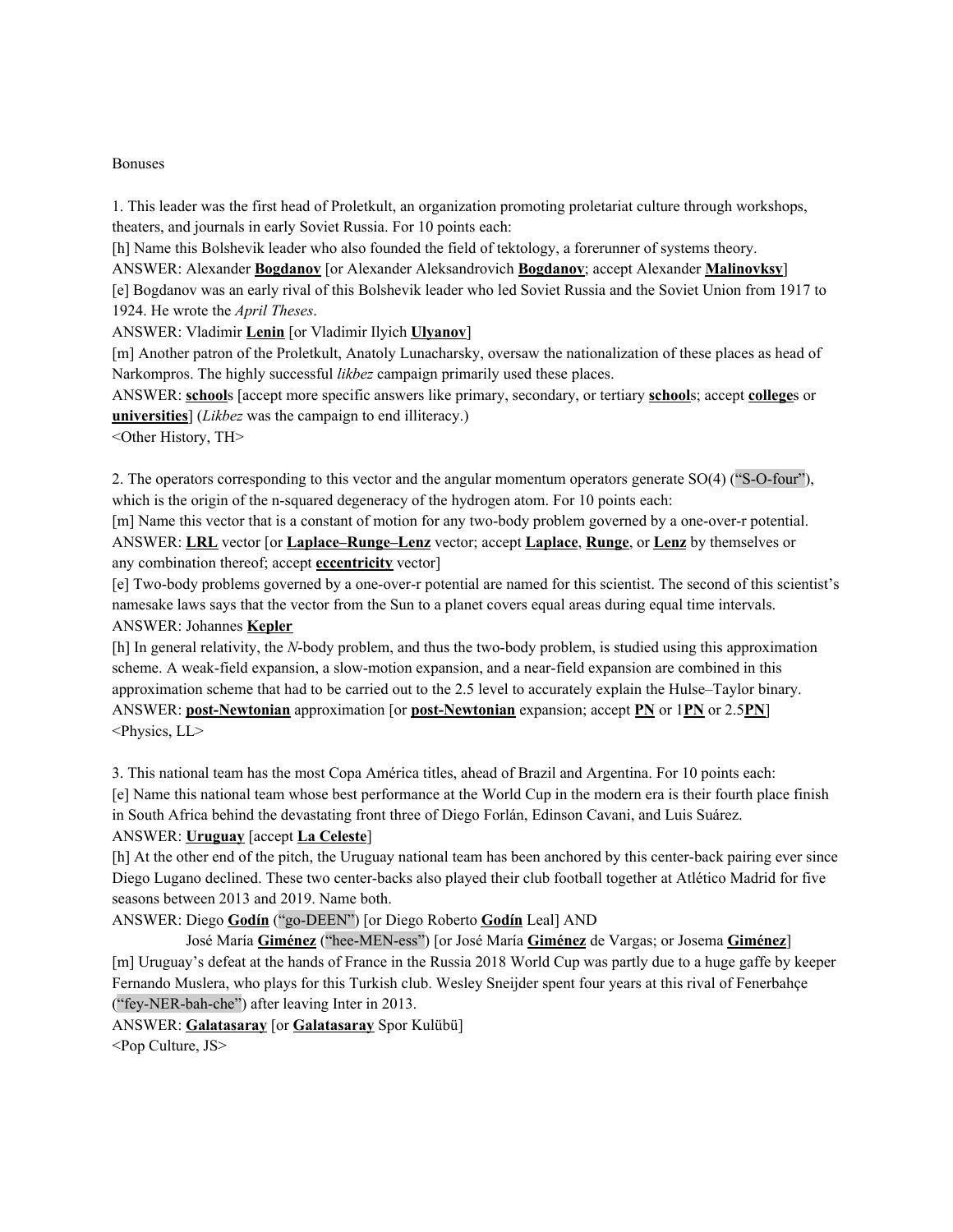4. In a play from this dynasty, the maid Hóngniáng helps the two main characters have a secret marriage, only to be found out by Madama Cuī. For 10 points each:

[m] Name this Chinese dynasty during which the "most popular comedy in Chinese literature," *Romance of the Western Chamber*, was written. The comedic variety performance art of *zaju* flourished during this dynasty, exemplified by the plays *The Chalk Circle* and *The Injustice of Dou E*.

#### ANSWER: **Yuan** dynasty

[h] This modern Chinese performing art typically involves two fast-talking men giving a pun and allusion-heavy comedy routine in which they regularly interrupt each other. The duos that perform in this form are made up of a leading *dougen* and the supporting *penggen*.

ANSWER: **xiangsheng** [accept **cross talk**; prompt on face and voice]

[e] Xiangsheng has been compared to this type of performance art practiced by Asian comedians Zhou Libo, Ronny Chieng, and Ali Wong. Richard Pryor and George Carlin are best known for performances of this type.

ANSWER: **stand-up** comedy [prompt on comedy]

<Drama, ND>

5. Jay Newhard attempted to resolve this paradox by noting that the word "loud" can be either heterological or autological depending on how it is uttered. For 10 points each:

[h] Name this paradox from the philosophy of language that hinges on whether the word heterological, meaning inapplicable to itself, is itself heterological. Answering in the positive or the negative both lead to contradictions. ANSWER: **Grelling**–Nelson paradox [accept **Weyl**'s paradox; prompt on Nelson's paradox]

[e] By treating each adjective as a set of objects containing all objects described by that adjective, Grelling's paradox can be equated to the paradox named for this British thinker who presented his theory of definite description in "On Denoting."

ANSWER: Bertrand **Russell** [or Bertrand Arthur William **Russell**, 3rd Earl Russell]

[m] Newhard's treatment of the Grelling paradox makes the distinction between words as types and words as these things, which describe an individual instance rather than a set of similar things. C. S. Pierce ("purse") noted that the word "letter" demonstrated ambiguity between types and these things.

ANSWER: **token**s [accept type-**token** distinction; accept type-**token** ambiguity] <Philosophy, TH>

6. Along with a younger contemporary, this inventor created a physautotype believed to be the first photograph of a still life, his *Set Table*. For 10 points each:

[m] Name this French inventor who used an eight-hour exposure to create the earliest surviving photograph, his 1826 *View from the Window at Le Gras*.

ANSWER: Nicéphore **Niépce** ("nee-say-FOR nyeps") [or Joseph Nicéphore **Niépce**]

[e] Niépce collaborated with this other early French photographer, who lends his name to the first publicly-available form of photography, which utilized photosensitive silver-copper plates.

ANSWER: Louis **Daguerre** [or Louis-Jacques-Mandé **Daguerre**; accept **Daguerreotype**]

[h] Daguerre is credited with the first photographic image of a human, who appears in the bottom left corner of his 1839 image *Paris Boulevard*. The person in the image unexpectedly appeared despite the long exposure time because he was performing what activity?

ANSWER: getting a **shoeshine** [accept answers like getting his **shoe**s **cleaned** or **shoe**s **polished**] <Other Arts: Visual, TH>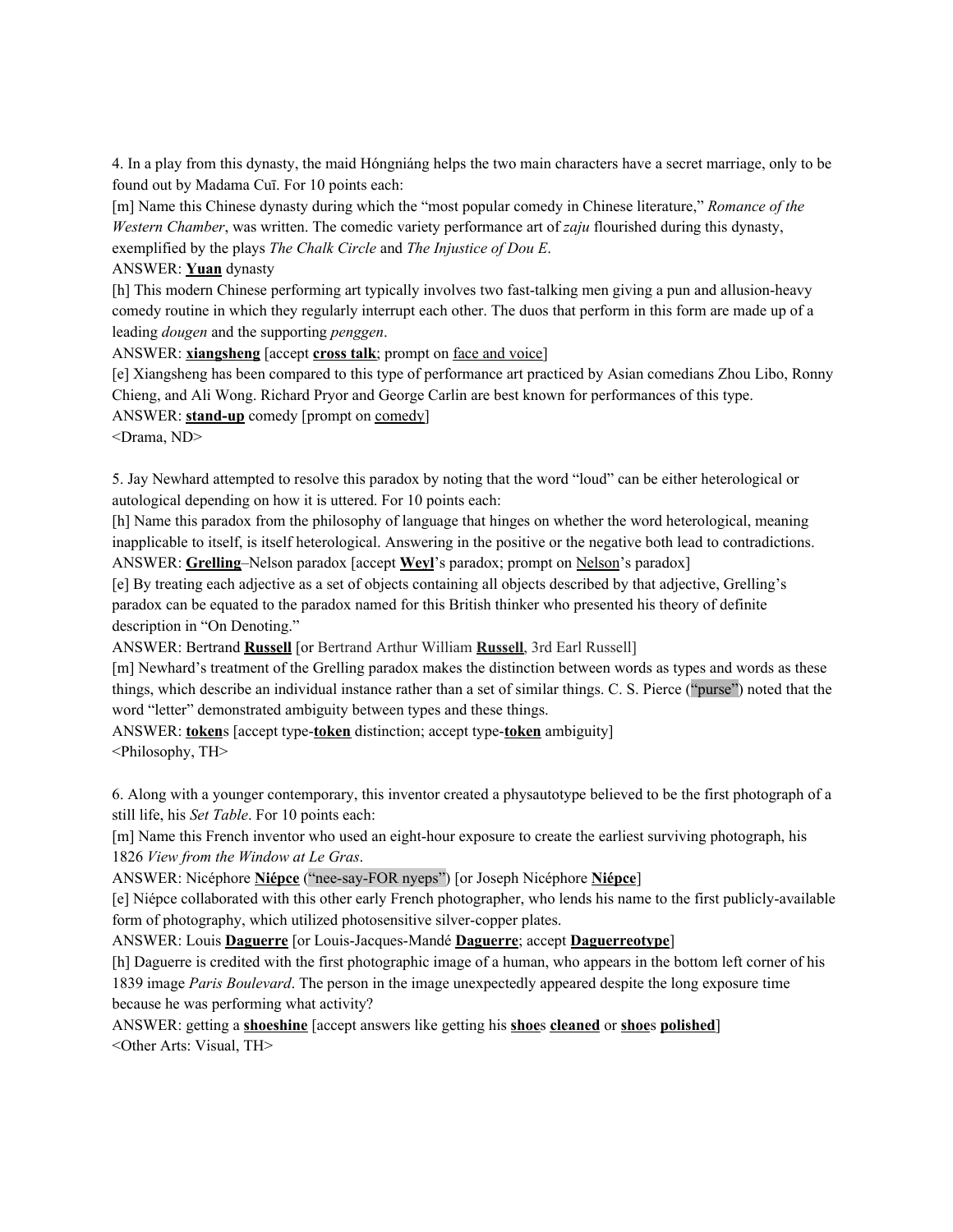7. Jeffrey Peires's *The Dead Will Arise* describes the mass starvation caused in part by a millenarian movement among these people. For 10 points each:

[e] Name this Bantu ethnic group that lived in the land east of the Cape Colony in modern day South Africa. Nelson Mandela was descended from people of this ethnic group, who speak a language featuring three click sounds. ANSWER: **Xhosa** [or **AmaXhosa**]

[h] This teenage prophet was largely responsible for the Xhosa famine of 1856 when she encouraged the populace to slaughter all of their cattle as a kind of ultimate sacrifice that would usher in the apocalypse.

ANSWER: **Nongqawuse** ("non-kah-WOO-say")

[m] The devastation of the Xhosa population by the 1850s famine strengthened the position of this kingdom established by Moshoeshoe ("muh-SHWAY-shway") in 1822. This kingdom sandwiched between Natal and the Orange Free State fought four wars against the British before agreeing to the Convention of Aliwal North, making it a British protectorate.

ANSWER: Kingdom of **Lesotho** ("luh-SOO-too") [accept **Basotho**land] <World History, TH>

8. "How much" questions apply to one of these two groups of nouns, while "how many" questions apply to the other. For 10 points each:

[m] Name these two types of nouns. Native speakers innately understand the distinction between these two types of nouns, exemplified by beans on one hand and corn on the other. Confusion over the arbitrariness of the distinction between these two noun groups may lead non-native speakers to ask "how many corn?" or "how much beans?" ANSWER: **mass** nouns [or **non-count** nouns; or **uncountable** nouns] AND

**count** nouns [or **countable** nouns]

[h] East Asian languages like Chinese treat all nouns as mass nouns and thus make use of these features to quantify the amount of a noun. These words or affixes may be called "mensural numeral" if they count out small numbers of things, such as *glasses* of water or *pounds* of beans.

ANSWER: noun **classifier**s [accept mensural numeral **classifier**s; prompt on measure words or counter words] [e] Confusion between mass and count nouns in English leads to a common grammar mistake in which this word, which quantifies mass nouns, is substituted for "fewer," particularly in supermarket signs reading "ten items or [this word]."

ANSWER: **less**

<Social Science: Linguistics, TH>

9. Answer the following about histology of muscle tissue, for 10 points each.

[e] Myofibrils appear striated because of alternating, overlapping filaments made up of these two proteins. These two proteins play a role in sarcomere shortening during muscle contraction. Name both.

# ANSWER: **actin** AND

# **myosin**

[m] Using the 100x oil immersion objective, the alternating pattern of A-bands with these light bands can be visualized in the striations. Z-lines bisect these bands.

ANSWER: **I**-bands [or **isotropic** bands]

[h] A myoclonic epilepsy linked to mutations in MT-TK is diagnosed by visualizing these features with Gomori trichrome stain. Accumulation of mitochondria below the plasma membrane of muscle cells causes these features. ANSWER: **red ragged fiber**s [or **ragged red fiber**s]

<Biology, JS>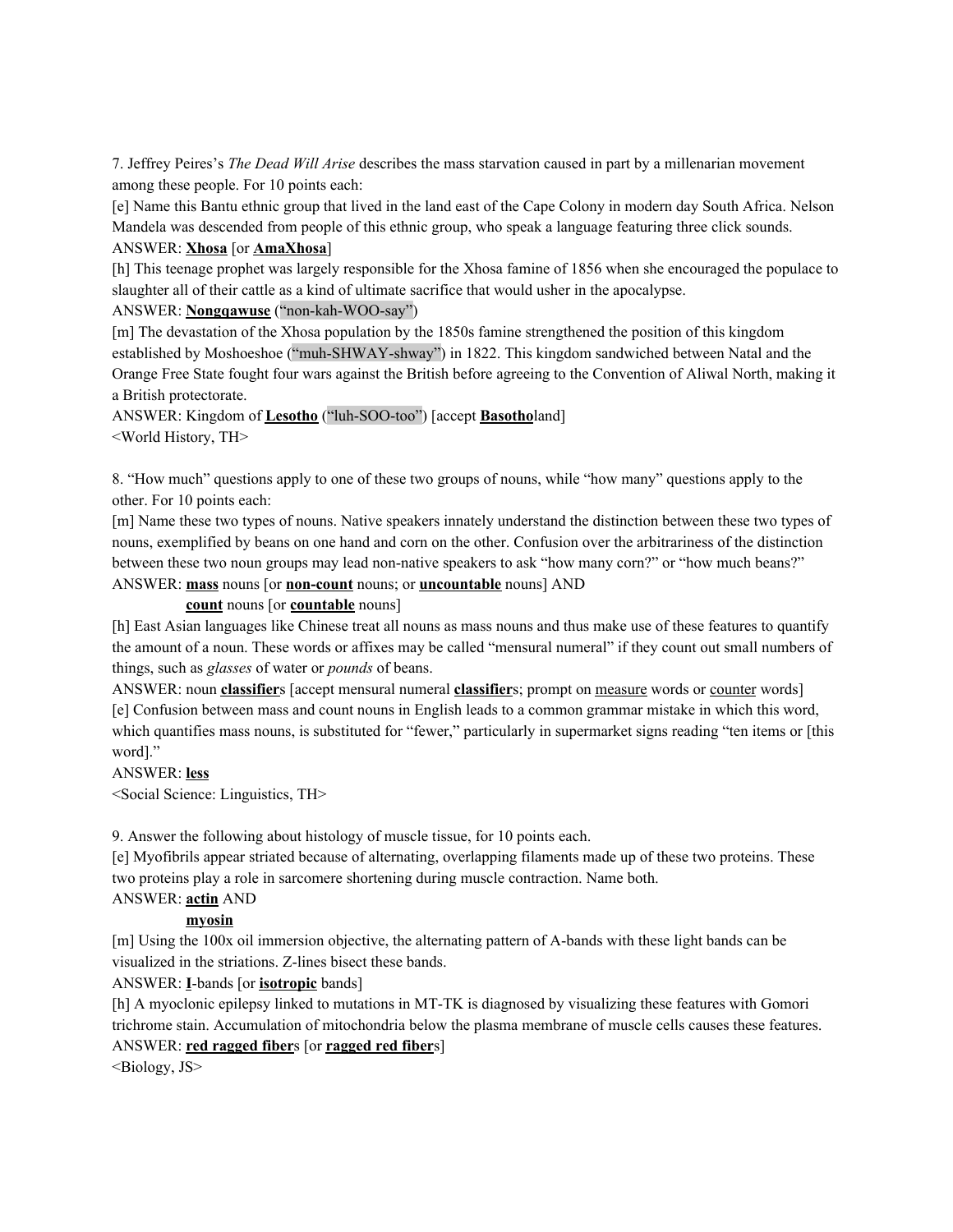10. Answer the following about literary doppelgängers, for 10 points each:

[e] A Mesopotamia-obsessed history professor discovers his doppelgänger while watching a film in this author's novel *The Double*. This Portuguese author also wrote the novel *Blindness*.

ANSWER: José **Saramago** [or José de Sousa **Saramago**]

[m] Ged has an evil doppelgänger known as "the nameless one" in a novel by this author. An ambassador travels across an ice sheet on the genderfluid planet of Gethen in another novel by this author.

ANSWER: Ursula K. **Le Guin** ("luh gwin") (The novels described are *A Wizard of Earthsea* and *The Left Hand of Darkness*.)

[h] The thespian Pauline Anstruther is haunted by her doppelgänger in this author's "theological detective" novel *Descent into Hell*. This member of the Inklings also wrote about a bunch of Platonic archetypes disrupting life in an English village in his novel *The Place of the Lion*.

ANSWER: Charles **Williams** [or Chales Walter Stansby **Williams**]

<Long Fiction, WG>

11. This word names a 1989 high modernist piece for four part mixed choir and orchestra by Charles Wuorinen. For 10 points each:

[h] Give this word that is the first in a 45-page polemic by Harry Partsch that argues that J. S. Bach's employment of equal temperament tuning led to the impoverished sense of tonality in Western Classical music.

ANSWER: **genesis** [accept *Genesis of a Music*]

[e] Wuorinen's choral piece *Genesis* uses two of these instruments to represent the voice of God, an idea borrowed from Stravinsky's *The Flood*. This instrument has the lowest pitch of the string instruments in the standard orchestra.

ANSWER: double **bass**

[m] Wuorinen's *Genesis* opens with a *fortissimo* atonal melody on this word. Sections named for this word follow the Introit in Mozart and Fauré's Requiems.

ANSWER: **Kyrie** eleison

<Classical Music, TH>

12. This poet's lines "In the night came the sound of wind and rain / who knows how many flowers fell?" are often students' first exposure to literary Chinese, due to his poem's placement at the beginning of Chinese language textbooks. For 10 points each.

[h] Name this Tang dynasty poet who wrote the poem "Spring Dawn." This older contemporary of Wang Wei primarily wrote five-character poems describing landscapes.

ANSWER: **Meng** Haoran [accept **Meng** Hao-jan]

[e] This other poet wrote "A Present for Meng Haoran" in which he expresses his admiration for Meng. He is better known for writing "Quiet Night Thoughts*.*"

ANSWER: **Li** Bai [or **Li** Po; or **Li** Bo]

[m] Li Bai also wrote a poem titled "Seeing off Meng Haoran for Guangling at Yellow Crane," which is one of these structures. A Hart Crane poem titled for one of these structures opens "The bell-rope that gathers God at dawn / Dispatches me as though I dropped down the knell."

ANSWER: a **tower** [accept **lóu**; accept "The Broken **Tower**"; accept a bell **tower**; accept Yellow Crane **Tower**; prompt on multi story building or tall building]

<Poetry, LL>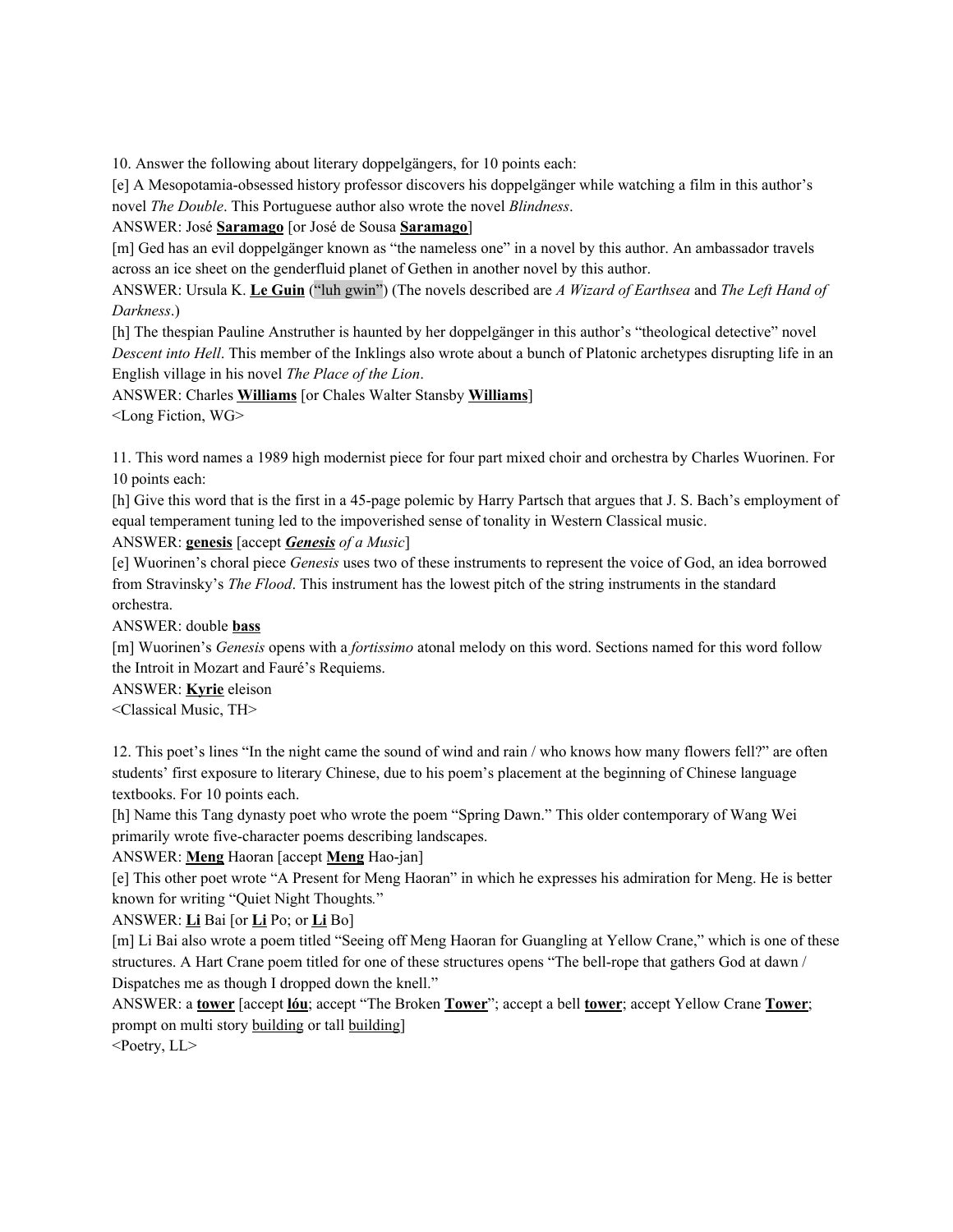13. The radius of this region equals the cube root of the following: three times the photon emission rate all divided by four pi times the recombination coefficient times the number density squared. For 10 points each:

[h] Identify this region surrounding a young O or B type star. This region is derived by assuming all photons are absorbed, but a sizable number of them do manage to escape in reality.

ANSWER: **Strömgren** sphere [prompt on HII ("H-two") regions; prompt on emission nebulae]

[e] Inside the Strömgren sphere, photons emitted by the star with an energy greater than or equal to 13.6 eV ("E-V") cause hydrogen atoms to undergo this process. The energy of this process is the energy required to remove an electron.

# ANSWER: **ionization**

[m] Photons that ionize have wavelengths below that of the short-wavelength end of this emission line series. On quasar spectra, clouds between us and the quasar create large clusters of an emission line in this series that are used to study density fluctuations.

ANSWER: **Lyman** series [accept **Lyman**-alpha; accept **Lyman**-alpha forest]

<Other Science: Astronomy, TH>

14. Supporters of a ruler with this name deserted him and followed his sons at the "Field of Lies." For 10 points each:

[e] The Carolingian Empire fractured following the death of a ruler with what name and the epithet "the Pious?" That ruler was the first of eighteen kings of France with this name.

ANSWER: **Louis** [or **Louis** the Pious; or **Louis** I]

[h] Seeing it as a premonition of his demise, Louis the Pious issued the decree *Ordinatio Imperii* shortly after surviving this sort of event, in which several members of his court died while leaving mass. A description is acceptable.

ANSWER: the **collapse** of a wooden **gallery** connecting a cathedral and palace [accept **destruction**, **cave-in**, **disintegration** or any other reasonable synonym for **collapse**; accept **roof**, **walkway**, **colonnade**, **passage**way, **hall**way or **arcade** for **gallery**]

[m] Familial infighting following the death of Louis the Pious culminated in this treaty signed by Lothair I, Louis the German, and Charles the Bald. This 843 treaty split the Carolingian Empire into three independent kingdoms. ANSWER: Treaty of **Verdun**

<Post-500 European History, GP>

15. This city's Palazzo Pubblico is home to such frescoes as *The Allegory of Good and Bad Government*. For 10 points each:

[m] Name this city, the birthplace of Ambrogio Lorenzetti and Simone Martini. This city's cathedral contains Donatello's *The Feast of Herod*.

ANSWER: Republic of **Siena**

[h] Simone Martini was the brother-in-law of this artist with whom he collaborated on an Annunciation scene depicting the Saints Margaret and Ansanus. A Madonna by this artist was the first to receive a canonical coronation from the Pope.

# ANSWER: Lippo **Memmi**

[e] Perhaps the most well-known version of a *Maestà* is by this Sienese artist whose *Rucellai Madonna* was once incorrectly attributed to his teacher Cimabue by Giorgio Vasari.

ANSWER: **Duccio** di Buoninsegna

<Painting/Sculpture, SJ>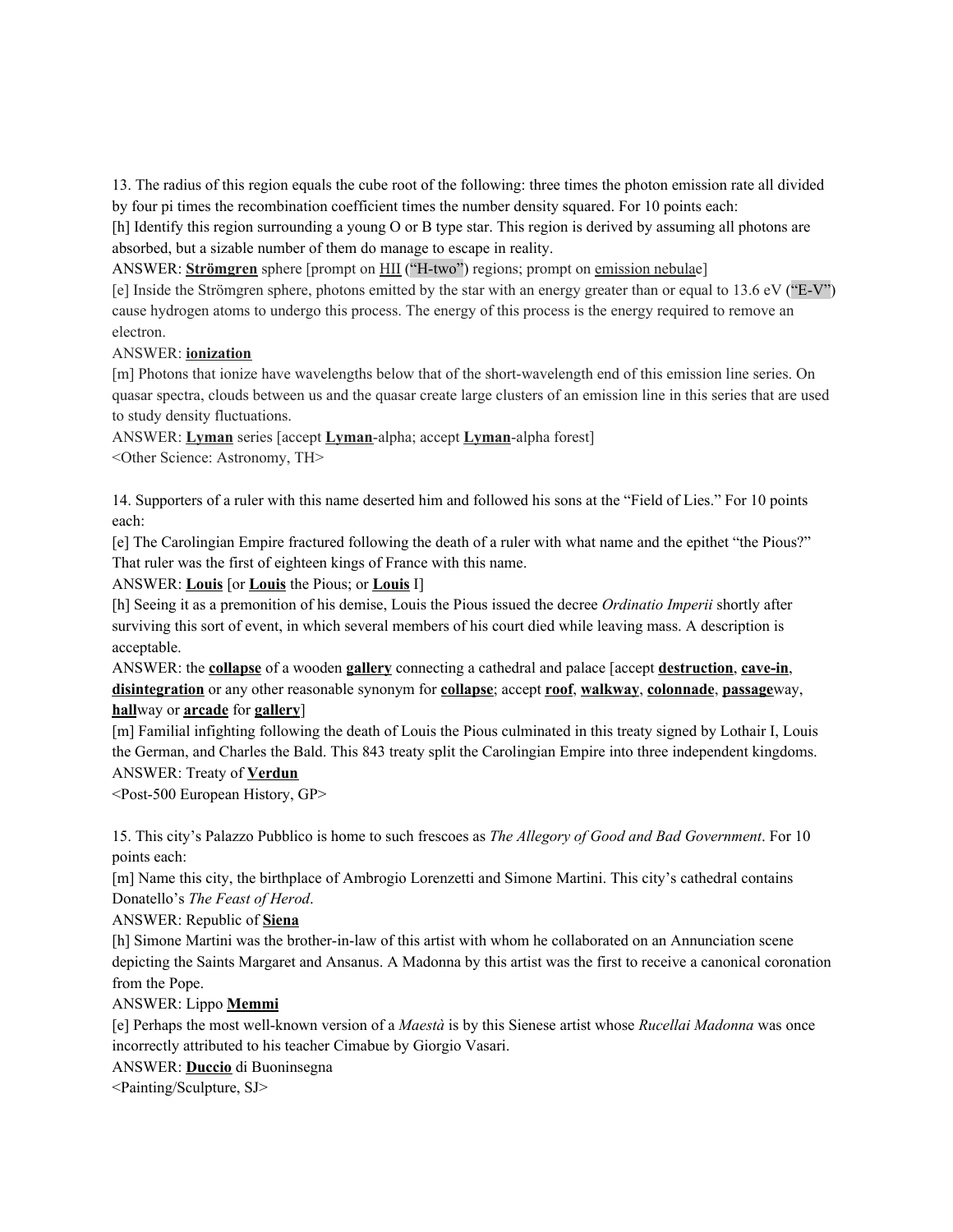16. A Montana state park near the town of Ulm contains possibly the largest example of a *pishkun*, a term translating as "deep kettle of blood" that describes sites where these animals were hunted. For 10 points each:

[e] Name these animals hunted at namesake "jumps" like Head-Smashed-In and Camp Disappointment where Native American tribes herded them to fall to their deaths off the edges of cliffs.

#### ANSWER: **buffalo** [accept **bison**]

[h] U2 used this artist's photograph *Untitled (Buffalo)*, which depicts a buffalo jump, as the cover for their single "One." In 2010, the Smithsonian was criticized for removing this artist's film *A Fire in My Belly* from an exhibition due to complaints by conservative politicians.

# ANSWER: David **Wojnarowicz** ("voy-nuh-ROH-vich")

[m] This US state contains Bonfire Shelter, the southernmost site of buffalo mass hunting. Mary Ann "Molly" Goodnight, the wife of businessman Charles, helped prevent the extinction of bison by personally preserving a herd and breeding them to produce "cattalo" in this state in the late 1800s.

# ANSWER: **Texas**

<Other Academic, AP>

17. The symbol of this movement has a big swastika in its middle that is surrounded by four smaller ones with four Taiji symbols in between. For 10 points each.

[e] Name this religious movement founded by Li Hongzhi. The central philosophy of this primarily Chinese religious movement is based on truthfulness, compassion, and forbearance.

# ANSWER: **Falun Gong** [accept **Falun Dafa**]

[m] The central practice of Falun Gong combines meditation with this traditional Chinese exercise which cultivates and balances the life-force within the body. Falun Gong practitioners have been criticized for falsely claiming that this practice can cure diseases like cancer.

#### ANSWER: **qigong** [accept **chi gung**; prompt on Tai Chi]

[h] The simplest qigong exercise involves doing this action while in the relaxed normal stance. Two notable practitioners of a different religious tradition associated with this action live at Sabbathday Lake.

ANSWER: **shaking** [accept **Shaker**s or being **shook**] (The two last living Shakers in the US live at Sabbathday Lake in Maine.)

<Religion, LL>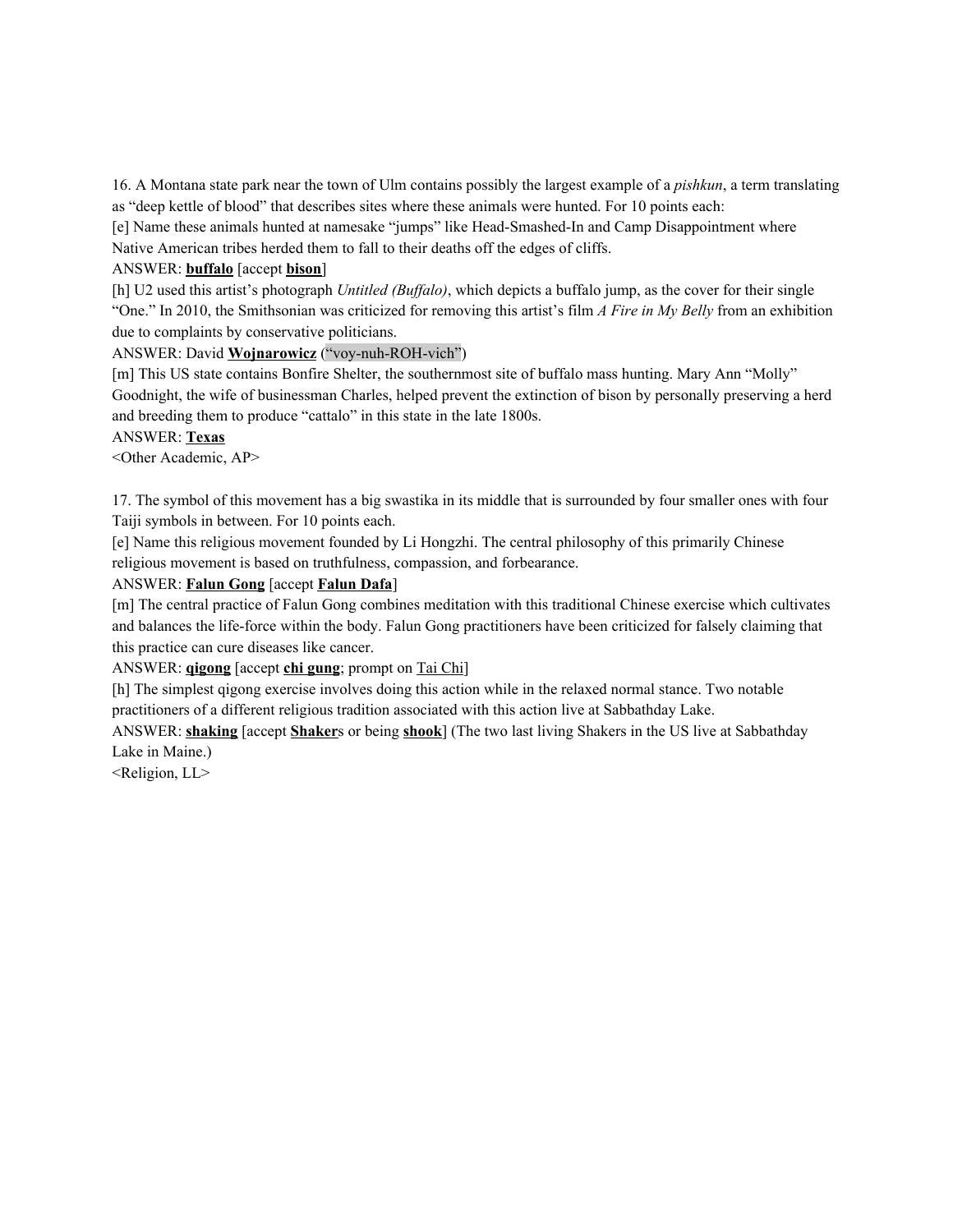18. This speech given at the Brown's Indian Queen Hotel assured that all sinecures would be eliminated from the federal government. For 10 points each:

[h] Name this speech that stated "the conditions of our military will become a matter of anxious solitude." This speech reaffirmed neutrality in foreign affairs and was a sharp two hours long, in contrast to the length of the speech given by the previous office holder.

ANSWER: John **Tyler**'s **inauguration** speech [accept the **inaugural** speech of John **Tyler**; accept answers like John **Tyler**'s speech upon **becoming president**; prompt on partial answers]

[m] Tyler's cabinet attempted and failed to repeal this financial system that controlled the money supply of the United States starting during the presidency of Martin Van Buren. An early version of this system was proposed by the French diplomat Condy Raguet.

ANSWER: **independent treasury** [prompt on treasury]

[e] In 1842, Tyler signed into law the controversial "Black" one of these protectionist taxes that replaced *ad valorem* rates. One of these taxes known as one of "abominations" added a 30 percent increase on import fees in the South in the late 1820s.

ANSWER: **tariff** [accept **Tariff** of Abominations or Black **Tariff**] <US History, JZ>

19. Laplace's principle of insufficient reason supports E. T. Jaynes's argument that the most natural choice for a probability distribution is one that maximizes this quantity under moment constraints. For 10 points each: [e] Identify this quantity first introduced to information theory by Shannon. It represents uncertainty or disorder. ANSWER: information **entropy** [or Shannon **entropy**]

[m] The maximum entropy distribution with no constraint besides support within a finite, closed interval is this distribution. This distribution's variance equals one twelfth times the length of its support interval squared. ANSWER: continuous **uniform** distribution [or **rectangular** distribution]

[h] Jaynes's principle can be reformulated to say that the maximum entropy distribution is the one that minimizes this entropy measure between it and the uniform distribution. This entropy measure cannot truly be used as a distance between distributions because it does not satisfy the triangle inequality.

# ANSWER: **KL divergence** [or **Kullback–Leibler divergence**; or **relative entropy**; accept **directed divergence**; accept **discrimination information**]

<Other Science: Mathematics, LL>

20. A book by this critic documenting the history of women's writing in America highlights largely forgotten authors of the 1850s such as Harriet Elizabeth Spofford and Maria Susanna Cummins. For 10 points each: [h] Name this critic whose project of analyzing literature in a "woman's frame" led her to coin the term

"gynocriticism." She discussed the depiction of hysteria in *The Female Malady*.

ANSWER Elaine **Showalter** [or Elaine **Cottler**]

[m] Showalter's history of women's writing in American is named for one of these groups of people, and shares its name with a Susan Glaspell story adapted from her play *Trifles*.

ANSWER: a **jury** [accept "A **Jury** of Her Peers"]

[e] Showalter argues that women's writing in the 1850s should be considered to be among the contributions to the first one of these periods in American literature. Langston Hughes and Countee Cullen were part of one of these periods named for Harlem.

ANSWER: **renaissance**s [accept American Literary **Renaissance**; accept Harlem **Renaissance**] <Short Fiction, TH>